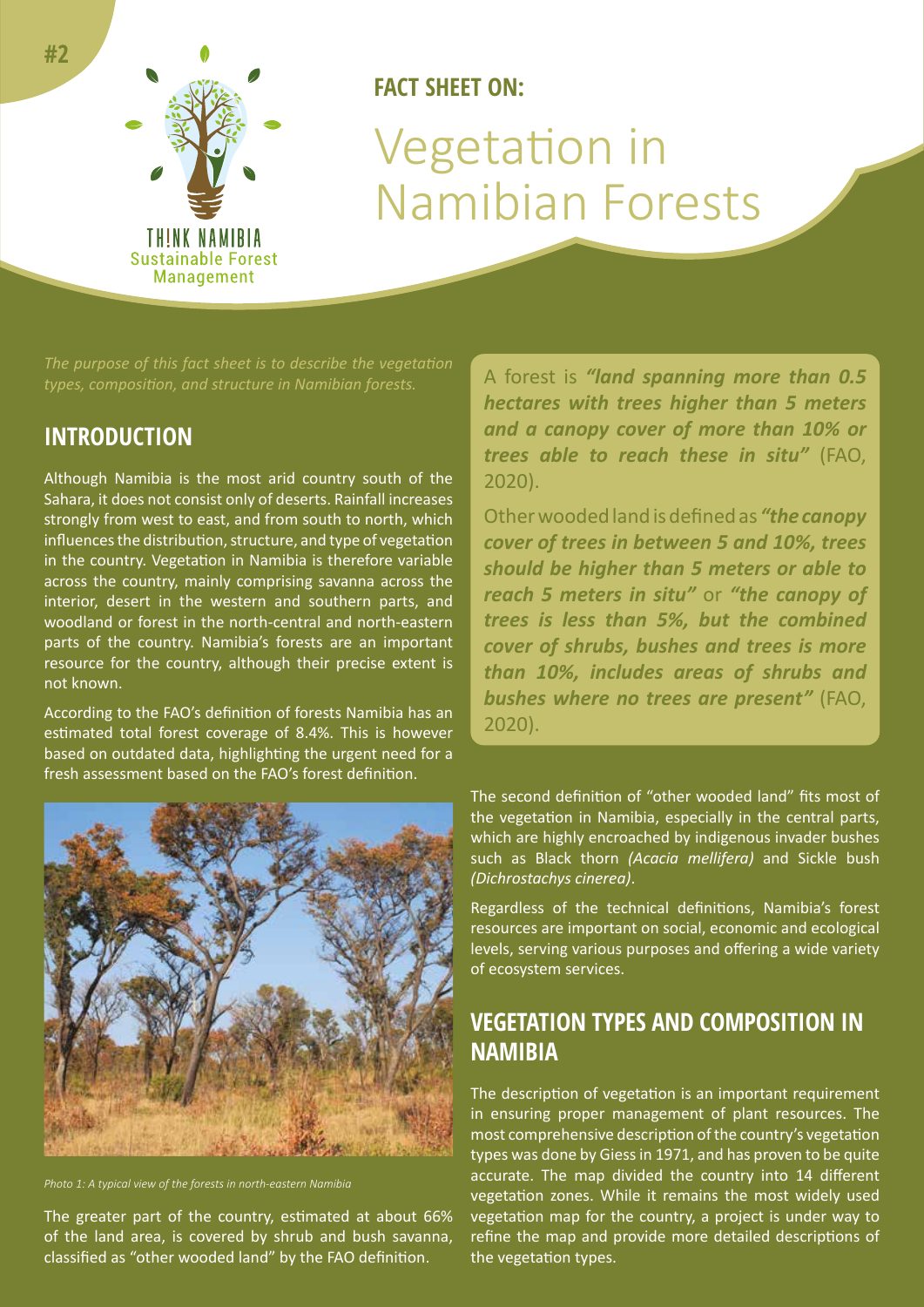### **Mountain Savanna and Karstveld**

Occurs in central Namibia, within the Otjozondjupa and Oshikoto Regions. There are variable habitats such as mountains, ridges, and sandvelf patches which host various species such as:

Common kirkia *(Kirkia acuminata)* Bird plum *(Berchemia discolor)* Violet tree *(Securidaca longepedunculata)* Wild olive *(Olea europea africana)* Tambuti *(Spirostachys africana)* Figs *(Ficus cordata, sycomorus and thoningii)*

### **Forest Savanna and Woodland**

Extends from the north-eastern part of the country in the Zambezi Region to the eastern part of Owamboland, and further down to the Waterberg Plateau. Characterised by various tree and shrub species, including:

Zambezi teak *(Baikiaea plurijuga)*

Kiaat *(Pterocarpus angolensis)*

Wild syringa *(Burkea africana)*

Mangetti *(Schinziophyton rautanenii)*

Rosewood *(Guibourtia coleosperma)*

Monkey oranges *(Strychnos cocculoides and pungens)* 

Leadwood *(Combretum species)*

Resin bushes *(Grewia species)*

### **Mopane Savanna**

Occurs in the Kunene Region and extends into the Omusati, Oshana and Oshikoto Regions. It is characterised by woody species such as:

Mopane *(Colophospermum mopane)* Herero sesame bush *(Sesamothamnus guerichii)* 

Corkwoods *(Commiphora species)*

#### **Thornbush Savanna**

The dominant vegetation type in central Namibia, occuring mostly in the Otjozondjupa Region and extending into the Erongo and Khomas Regions. It is characterised by woody species such as:

Shepherd's tree *(Boscia albitrunca)*

Kudu bush *(Combretum apiculatum)*

Buffalo thorn *(Ziziphus mucronata)*

Various Acacia species *(A. hebeclada, A. erubescens, A. fleckii, A. erioloba in riverine habitats, and many more)*

Large areas of this zone are bush enchroached by the Blackthorn *(Acacia mellifera detinens)* and Sickle bush *(Dichrostachys cinerea)*.

### **Highland Savanna**

Found mainly in the Khomas Region and influenced by the Khomas Hochland and Avis mountain ranges. Vegetation consists mainly of species like:

Kudu bush *(Combretum apiculatum)*

Wild pear *(Dombeya rotundifolia)* 

Namibian resin tree *(Ozoroa crassinervia)*

Bitter karee *(Searsia marlothii)*

Common guarri *(Euclea undulata)*

Wild olive *(Olea europea africana)*

### **Namib Desert, Succulent Steppe and Dwarf Shrub Savanna**

Found along the western and southern parts of the country. Characterised by several endemic and near endemic species. A few woody species that occur in some of the areas include:

Wild tamarisk *(Tamarix usneoides)*

Wild ebony *(Euclea pseudebenus)*

Trumpet thorn *(Catophractes alexandrii)*

Green-hair tree *(Parkinsonia africana)* 

Most of the species in the desert zones are herbacious and succulent plants, adapted to the dry habitats.

### **Giess vegetation types**

Northern Namib Central Namib Southern Namib Desert and succulent steppe Semidesert and savanna transition Mopane savanna Mountainous savanna and Karstveld Thornbush savanna Highland savanna Dwarf shrub savanna Saline desert with dwarf savanna fringe Forest savanna and woodlands Camelthorn savanna Mixed tree and shrub savanna

### **Camelthorn Savanna**

Found mainly in the Omaheke Region and extends into the Otiozondiupa and Khomas Regions. Characterised by sparsely distributed trees with species such as: Camelthorn *(Acacia erioloba)*

Candle pod *(Acacia hebeclada)* Silver leaf *(Terminalia sericea)* Buffalo thorn *(Ziziphus mucronata)*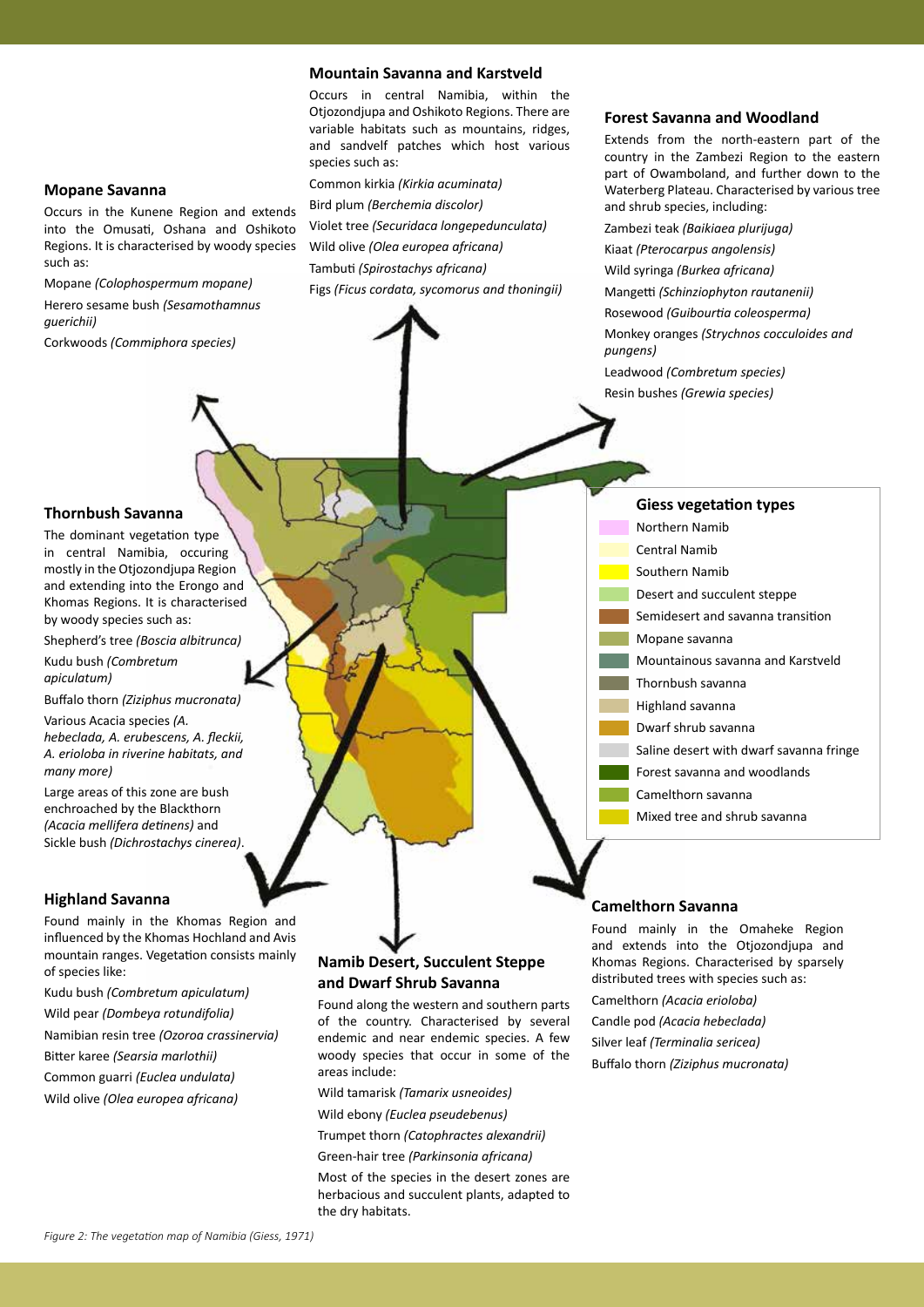Forest composition refers to the plant species found in a forest. The composition of most forests in northern and north-eastern Namibia is fairly uniform with 9 species making up 90% of the biomass. Three of these, namely Kiaat *(Pterocarpus angolensis)*, Zambezi teak *(Baikiaea plurijuga)*  and Mopane *(Guibourtia coleosperma)* are harvested for their high-quality timber.

In addition to the vegetation types described by Giess, dense riparian forests are found alongside the perennial rivers such as the Zambezi, the Kwando, the Orange, and the Kunene. The riparian forests are much more diverse than the other forest types in Namibia. The tree layer is characterised by species such as the Knob thorn *(Acacia nigrescens)*, Worm-cure albizia *(Albizia versicolor)*, Jackal berry *(Diospyros mespiliformis)*, Ana tree *(Faidherbia albida)*, African mangosteen *(Garcinia livingstonei)*, Sausage tree *(Kigelia africana)*, Apple leaf *(Philenoptera violaceae)*, Water berry *(Syzygium cordatum)*, and Water pear *(Syzygium guineense)*.

### **FOREST STRUCTURE**

Forest structure refers to the physical attributes of the forest, such as canopy height, the height of the shrub layer, tree density, the proportion of large versus small trees, standing biomass, and more. These features are influenced by factors such as terrain, soil and rainfall, and can be modified by factors such as grazing, fire, and other human factors like land clearing. The structure of mature forests in north-eastern Namibia is characterised by sparsely distributed trees with low canopy height, a sparse shrub layer and well-developed grass layer.

The local tree species are generally slow-growing and regeneration is poor, often as a result of natural or anthropogenic factors. Some species such as Kiaat *(Pterocarpus angolensis)* go through growth stages, where they die back to below ground level and only resprout when conditions are favourable for their growth. The dying back usually happens as a result of frequent fires. Low seedling numbers have been recorded for species such as Mangetti *(Schinziophyton rautanenii)* and Kiaat *(Pterocarpus angolensis)*.

*Table 1: Summary of average structural measurements for vegetation in northeastern Namibia (De Cauwer et al., 2018)*

| Vegetation structure in the northeastern woodlands |                   |
|----------------------------------------------------|-------------------|
| Average stem DBH (cm)                              | 29.9              |
| Maximum DBH (cm)                                   | 52.8              |
| Average tree height (m)                            | 12.0              |
| Basal area (m2/ha)                                 | 5.6               |
| Leaf size/ type                                    | <b>Broad leaf</b> |

DBH = Diameter at Breast Height

# **THREATS TO VEGETATION TYPES**

Local vegetation is threatened by various natural and anthropogenic factors. Most threats are generic, but some are specific to certain species or habitats.

*Table 4: The major threats to vegetation in Namibia* 

| <b>Threats to vegetation in Namibia</b>            |                                                                                                                                                                                                                                                                                                           |
|----------------------------------------------------|-----------------------------------------------------------------------------------------------------------------------------------------------------------------------------------------------------------------------------------------------------------------------------------------------------------|
| Frequent fire occurrence in the<br>late dry season | A major threat to vegetation<br>in the north-east, it impacts<br>regeneration, reduces<br>the<br>quality of<br>timber<br>stems,<br>and<br>influences the<br>general<br>vegetation structure.                                                                                                              |
| <b>Overharvesting of timber</b>                    | A major threat in the north-<br>east considering the increased<br>demand for timber. Other<br>resources, such as Devil's claw,<br>are also overharvested.                                                                                                                                                 |
| <b>Drought and erratic rainfall</b>                | Long drought periods, such as<br>occurred over large portions<br>of Namibia from 2013 to<br>2020, have a major impact on<br>vegetation across the country.                                                                                                                                                |
| <b>Illegal plant trade</b>                         | A threat in the southern part of<br>Namibia. Succulents are illegally<br>harvested and sold on the black<br>market because of their unique<br>appeal.                                                                                                                                                     |
| <b>Alien invasive species</b>                      | A threat along most of the<br>ephemeral and perennial rivers<br>of the country, with species such<br>as Wild tobacco, Datura species,<br>Mexican poppy, and Prosopis<br>causing invasions. The central<br>and northern parts of the<br>country are invaded mostly by<br>Prickly pear (Opuntia species).   |
| <b>Grazing and browsing pressure</b>               | A threat in many parts of the<br>country, browsers target tree<br>seedlings and other small<br>plants, stunting their growth or<br>killing them.                                                                                                                                                          |
| <b>Climate change</b>                              | Namibia's dry climate<br>is is<br>vulnerable to the impacts<br>of climate change, which is<br>projected to increase the<br>unpredictability of<br>rainy<br>seasons. This major threat to<br>the vegetation of the country is<br>predicted to reduce the range<br>deciduous broad-leaved<br>of<br>species. |
| <b>Habitat destruction and</b><br>fragmentation    | A problem for riparian forests,<br>mainly due to land clearing for<br>agricultural purposes.                                                                                                                                                                                                              |